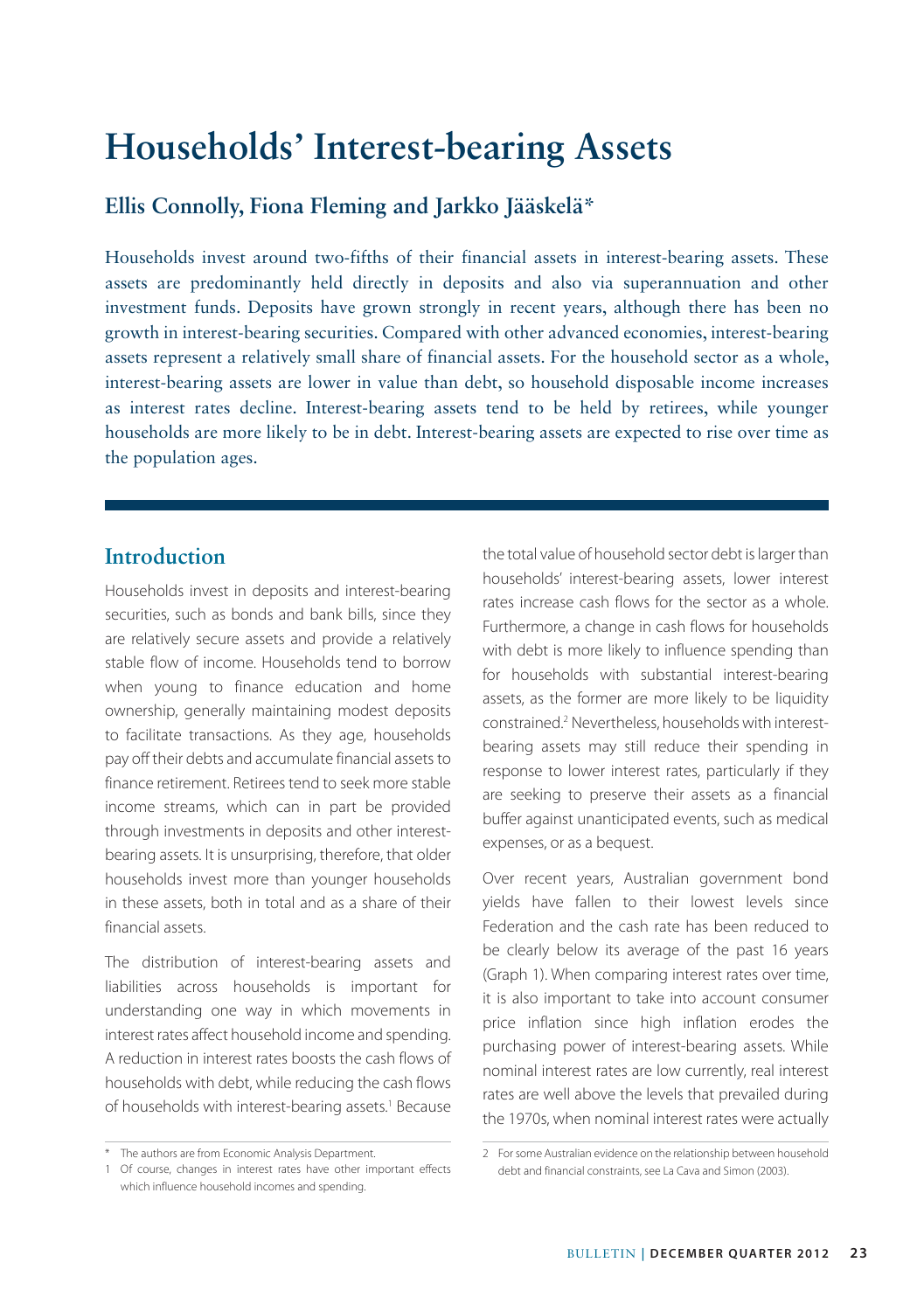

below the rate of inflation. Furthermore, over recent years, deposit rates have not declined to the same extent as the cash rate due to competition between banks to attract deposits.<sup>3</sup> Even so, interest rates in both nominal and real terms are lower now than their average over the past 16 years. While low interest rates have an adverse effect on households that rely on interest income, an important part of the monetary policy transmission mechanism is for low interest rates to support the prices of other assets, such as equities and property, and by encouraging households to rebalance their portfolios away from interest-bearing assets towards those with higher returns.4

## **Aggregate Trends in Interestbearing Assets**

The household sector owns around \$1.2 trillion in interest-bearing assets, both directly and indirectly via superannuation and other investment funds, representing around two-fifths of household financial assets (Table 1). Around three-quarters of these assets are deposits, while the remainder are securities such as bonds and bank bills.

Household deposits have grown consistently over the past decade at a rate of around 12 per cent per year, considerably faster than the growth in household income. Over the first half of this period, household balance sheets were expanding rapidly, driven by rising debt and asset prices, while deposits grew at a slower rate than household debt and total financial assets. However, since 2007, households have become more risk averse in response to volatile financial markets and more uncertain economic conditions, with the household net saving ratio rising from around zero in the mid 2000s to around 10 per cent in recent years.<sup>5</sup> Consistent with this, deposits have grown faster than debt and total financial assets over this period.

Over the past decade, households have increased their deposits both directly and indirectly via superannuation and other investment funds (Graph 2). Household deposits held directly are predominantly invested in term deposits; the growth in term deposits has been particularly strong over recent years, partly supported by competition between banks to attract deposits through higher



<sup>5</sup> See Lowe (2011) for a more detailed analysis of the rise in household saving.

<sup>3</sup> For more details, see Deans and Stewart (2012). Average term deposit rates in November were around ½ percentage point below their average over the past decade and remained almost 1 percentage point above their lows in 2009. In comparison, the cash rate was 1¾ percentage points below its decade average and ¼ percentage point above its low in 2009.

<sup>4</sup> For instance, see Bean (2012), Bernanke (2012), Miles (2012) and Raskin (2012).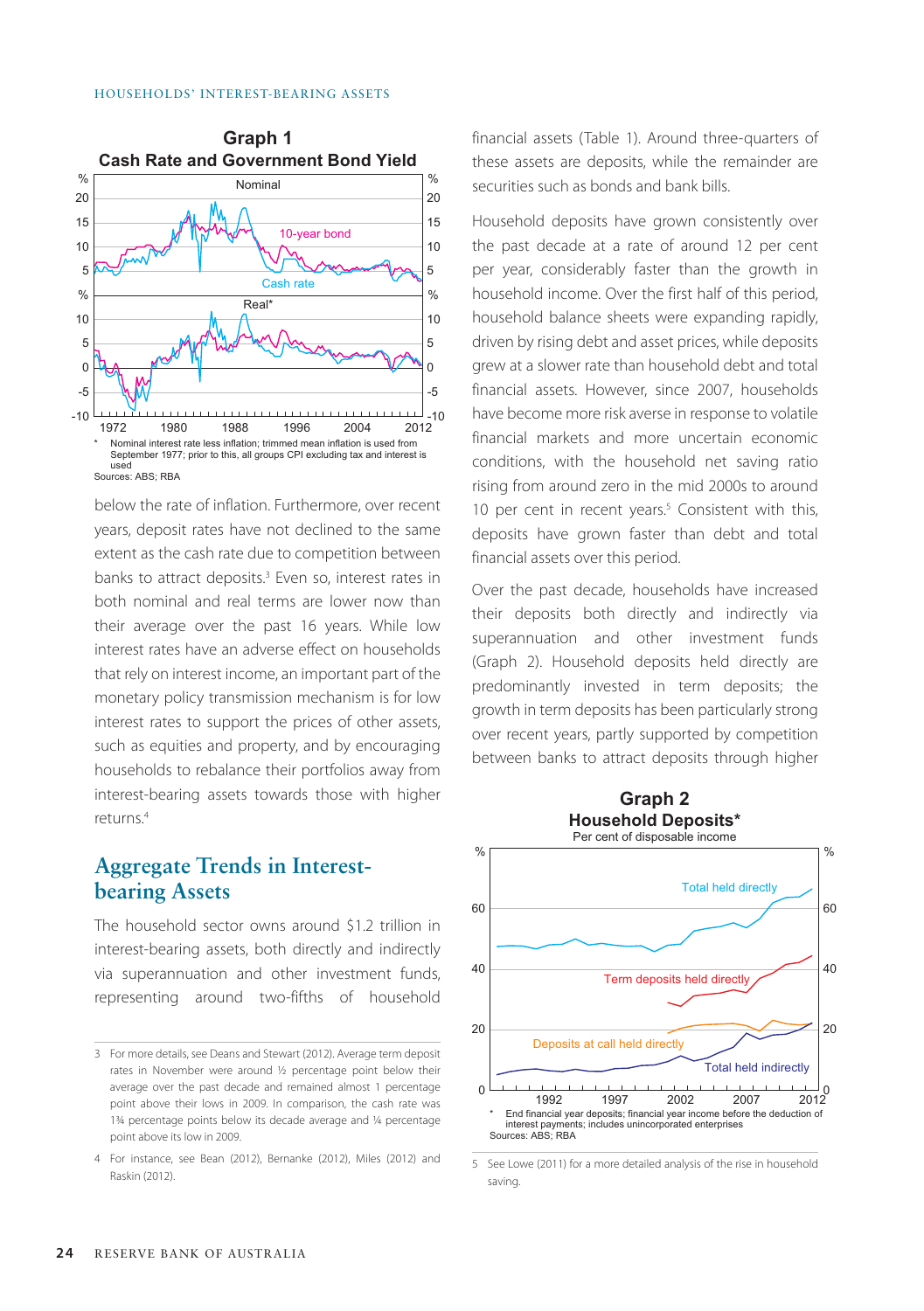|                                                                 | <b>June 2012</b> |           | Annual growth (per cent) |  |  |
|-----------------------------------------------------------------|------------------|-----------|--------------------------|--|--|
|                                                                 | \$ billion       | 2002-2007 | 2007-2012                |  |  |
| Interest-bearing assets                                         | 1 2 3 1          | 11        | 8                        |  |  |
| Deposits <sup>(b)</sup>                                         | 938              | 12        | 11                       |  |  |
| Directly held                                                   | 702              | 10        | 12                       |  |  |
| - Deposits at call                                              | 232              | 9         | 8                        |  |  |
| - Term deposits                                                 | 470              | 11        | 14                       |  |  |
| Indirectly held in superannuation<br>and other investment funds | 236              | 19        | 11                       |  |  |
| Securities <sup>(c)</sup>                                       | 293              | 10        | 0                        |  |  |
| Directly held                                                   | 7                | $\Omega$  | $-15$                    |  |  |
| Indirectly held in superannuation                               |                  |           |                          |  |  |
| and other investment funds                                      | 286              | 11        | $\Omega$                 |  |  |
| - Short-term securities                                         | 84               | 12        | -6                       |  |  |
| - Long-term securities                                          | 202              | 11        | $\overline{4}$           |  |  |
| Memo items:                                                     |                  |           |                          |  |  |
| Debt                                                            | 1600             | 14        | 7                        |  |  |
| Total financial assets                                          | 3 1 0 9          | 16        | 3                        |  |  |
| Disposable income <sup>(d)</sup>                                | 1054             | 8         | 7                        |  |  |

#### **Table 1: Household Interest-bearing Assets(a)**

(a) Data are at the end of the financial year. The household sector includes unincorporated enterprises. Households' interest-bearing assets indirectly held are measured as the sum of the interest-bearing assets of pension funds, life offices, money market financial investment funds and non-money market financial investment funds. These are referred to collectively as superannuation and other investment funds, and are predominantly owned by households (according to the Australian Bureau of Statistics (ABS) financial accounts, in June 2012: households held 99.9 per cent of the equity in pension funds; households and pension funds held 95 per cent of the equity in life offices; households, pension funds and life offices held 98 per cent of the equity in money market financial investment funds and 84 per cent of the equity in non-money market financial investment funds).

(b)Deposits at call refer to 'transferable deposits' and term deposits refer to 'other deposits' in the financial accounts

(c) Short-term securities refer to 'bills of exchange' and 'one name paper' and long-term securities refer to 'bonds' in the financial accounts

(d) Financial year disposable income before the deduction of interest payments Sources: ABS; RBA

interest rates relative to the cash rate (Deans and Stewart 2012). In comparison, deposits at call, which are used to facilitate transactions, tend to attract lower interest rates and have been relatively stable as a share of income over recent years. The growth in deposits in superannuation and other investment funds partly reflects the ageing of the population, with older households tending to prefer relatively safe investments such as deposits. In APRA-regulated superannuation funds, the share of assets held by members who are at least 60 years old increased from a quarter in 2007 to almost a third in 2011. In addition, there has been strong growth in self-managed superannuation funds over recent years, which have a much larger share of older members and a significantly higher allocation of assets to deposits than APRA-regulated superannuation funds (Super System Review 2009).

Part of the growth in deposits has been due to households shifting their portfolios away from interest-bearing securities, such as bonds and bank bills. Around one quarter of households' interestbearing assets are securities held in superannuation and other investment funds. After growing at a similar rate to deposits over the period from 2002 to 2007, there has been no growth in these securities since then (Table 1). Households' direct holdings of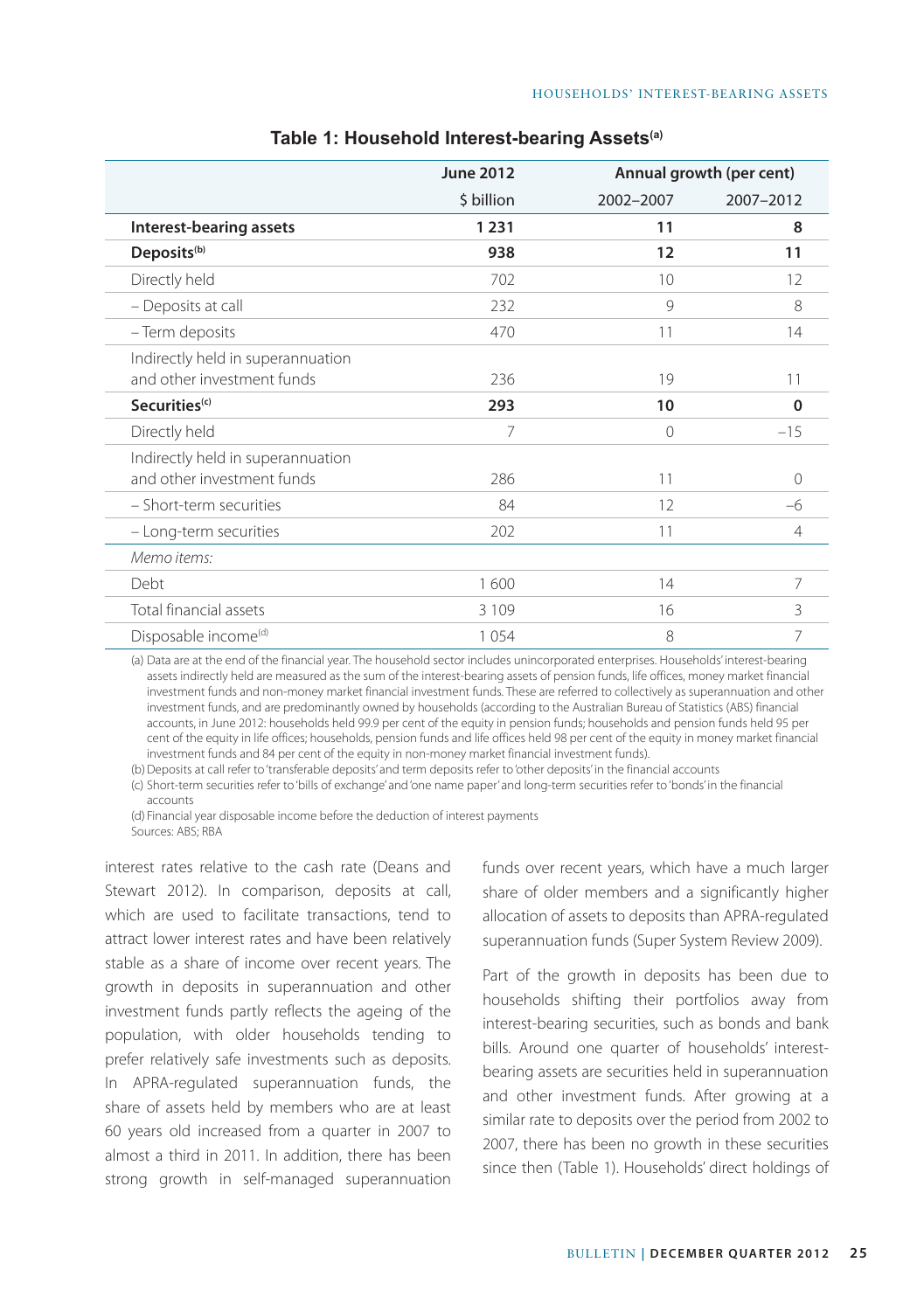securities are very small relative to income, and have also fallen over the past five years (Graph 3). Part of the explanation for this is that banks have significantly reduced their issuance of short-term interest-bearing securities, with deposits becoming a more preferred source of funding. Consistent with this, short-term interest-bearing securities held by superannuation and other investment funds have fallen over the past five years. There has still been some growth in long-term securities, although at a much slower rate than the growth in deposits. This may partly reflect the fact that bond yields internationally have been relatively low over the past couple of years – particularly the yields on government bonds in the major advanced economies and Australia – encouraging households and superannuation funds to reallocate their portfolios towards higher-yielding assets, including deposits.<sup>6</sup>



The shift in household borrowing and saving behaviour over recent years has resulted in a marked change in household debt relative to income (Graph 4). After rising steadily through the 1990s and



the early 2000s, the household debt-to-income ratio has stabilised at around 150 per cent of disposable income since 2006. Slightly faster growth in interestbearing assets since around that time has resulted in net debt (household debt minus interest-bearing assets) declining from 42 per cent in 2006 to 35 per cent in 2012. This implies that, in aggregate, the net effect of a change in interest rates on the cash flows of the household sector as a whole would have diminished slightly over recent years, to be closer to where it was in the early 2000s.<sup>7</sup>

#### **Cross-country Comparison**

Despite the strong growth in household deposits over recent years, the share of financial assets invested in interest-bearing assets in Australia remains low compared with other advanced economies. Australian households increased the share of their financial assets directly invested in deposits from 20 per cent in 2006 to 26 per cent in 2011 (Graph 5). While the share of deposits in financial

<sup>6</sup> For further details, see Boge and Wilson (2011) and Heath and Manning (2012). According to the financial accounts, in June 2012 superannuation and other investment funds' bond assets were invested in: foreign bonds (34 per cent); financial corporate bonds (31 per cent); state government bonds (15 per cent); non-financial corporate bonds (12 per cent); and Australian government bonds (8 per cent). These shares have been relatively stable over the past five years.

<sup>7</sup> The household sector has some additional indirect exposure to interest-bearing assets through the insurance industry. Investment income provides an important source of earnings for insurance companies, and around half of their financial assets are invested in interest-bearing assets, particularly in bonds. In the medium term, lower investment income could flow through to higher insurance premiums, which according to the ABS represent around 5 per cent of household spending.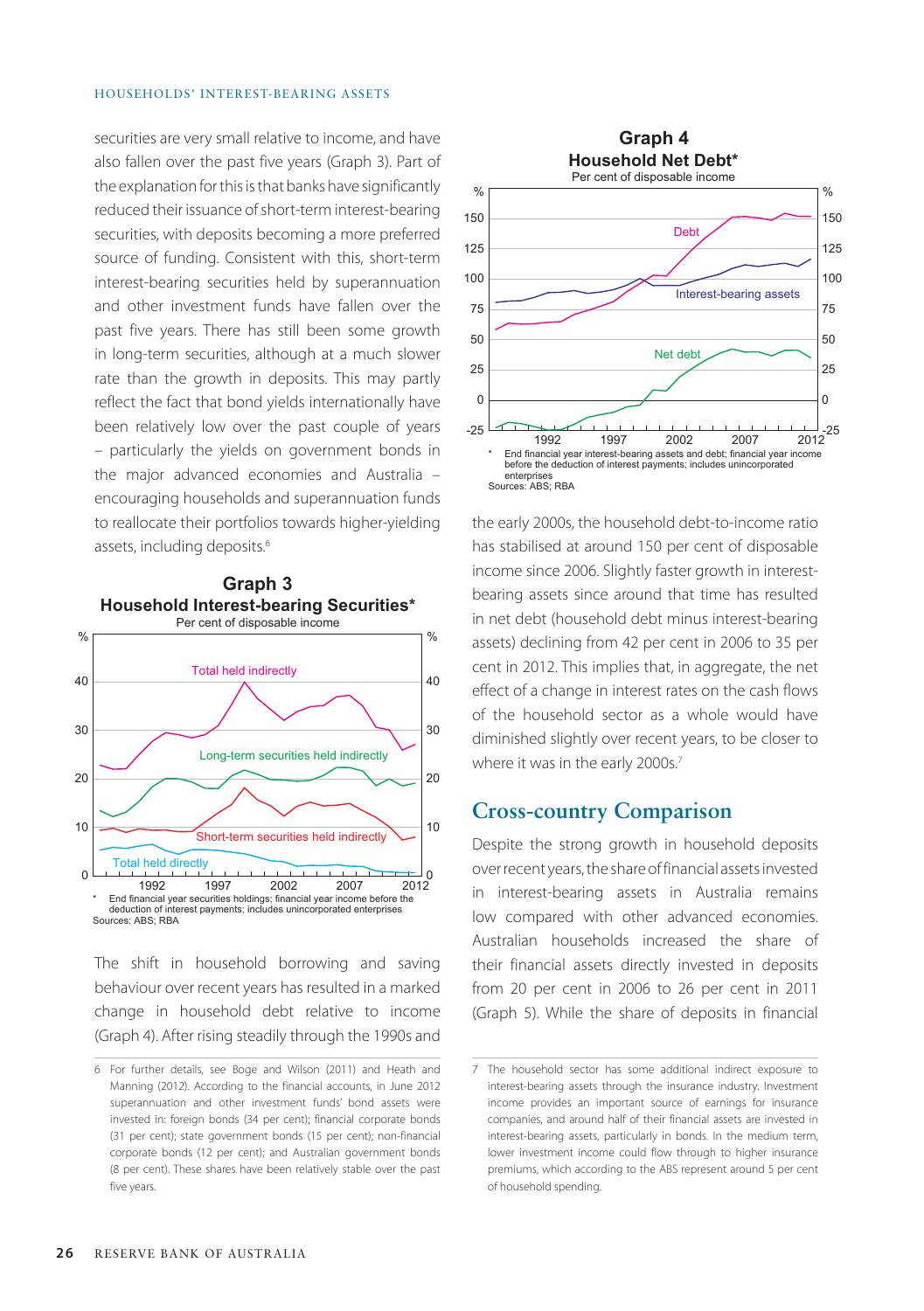**Graph 6**





assets also rose in most comparable countries – reflecting the fall in the value of equities and the rising preference for safer assets – the increase was largest in Australia.<sup>8</sup> Nevertheless, Australian households directly invest a relatively small share of their financial assets in interest-bearing assets, partly owing to them holding very few interest-bearing securities.

Australian households hold over 60 per cent of their financial assets in superannuation funds, which is high compared with other OECD countries. While this partly explains Australian households' relatively modest direct holdings of interest-bearing assets, superannuation funds' allocation to these assets is also small relative to comparable countries and reflects a relatively low allocation to interest-bearing securities (Graph 6).9

## **Distribution across Households**

The distribution of interest-bearing assets and income across households can be examined using data from the Household, Income and Labour Dynamics in Australia (HILDA) survey and the Survey of Income and Housing (SIH). HILDA is a panel survey of around 7 000 households conducted annually since 2001; the survey in 2010 also included a wealth module asking respondents detailed questions about their assets and liabilities. The SIH is conducted by the ABS every two years, with the latest survey in 2009/10 involving around 18 000 households. These data can shed light on the composition and distribution of households' income, assets and liabilities.

In this analysis, two separate categories of household interest-bearing assets are considered: deposits, which comprise bank accounts and a small amount of cash investments; and superannuation. Although only a minority of the assets in superannuation funds are interest bearing, it is important to include superannuation in the analysis given that it is the largest financial asset of the household sector, and an important source of retirement income for many households.

The distribution of deposits and superannuation is far from uniform. The distributions are heavily skewed, with wealthy households at the extreme tail

<sup>8</sup> For further detail on the shift in households' appetite for financial risk, see Black, Rogers and Soultanaeva (2012).

<sup>9</sup> The OECD estimate of the share of Australian superannuation funds' assets in interest-bearing assets is likely to be a lower bound, since it does not include interest-bearing assets held on behalf of superannuation funds by life offices (according to the OECD, 15 per cent of superannuation funds' assets were held in life offices in 2011). Even adjusting for this, however, the share of interest-bearing assets would still be low relative to other OECD countries.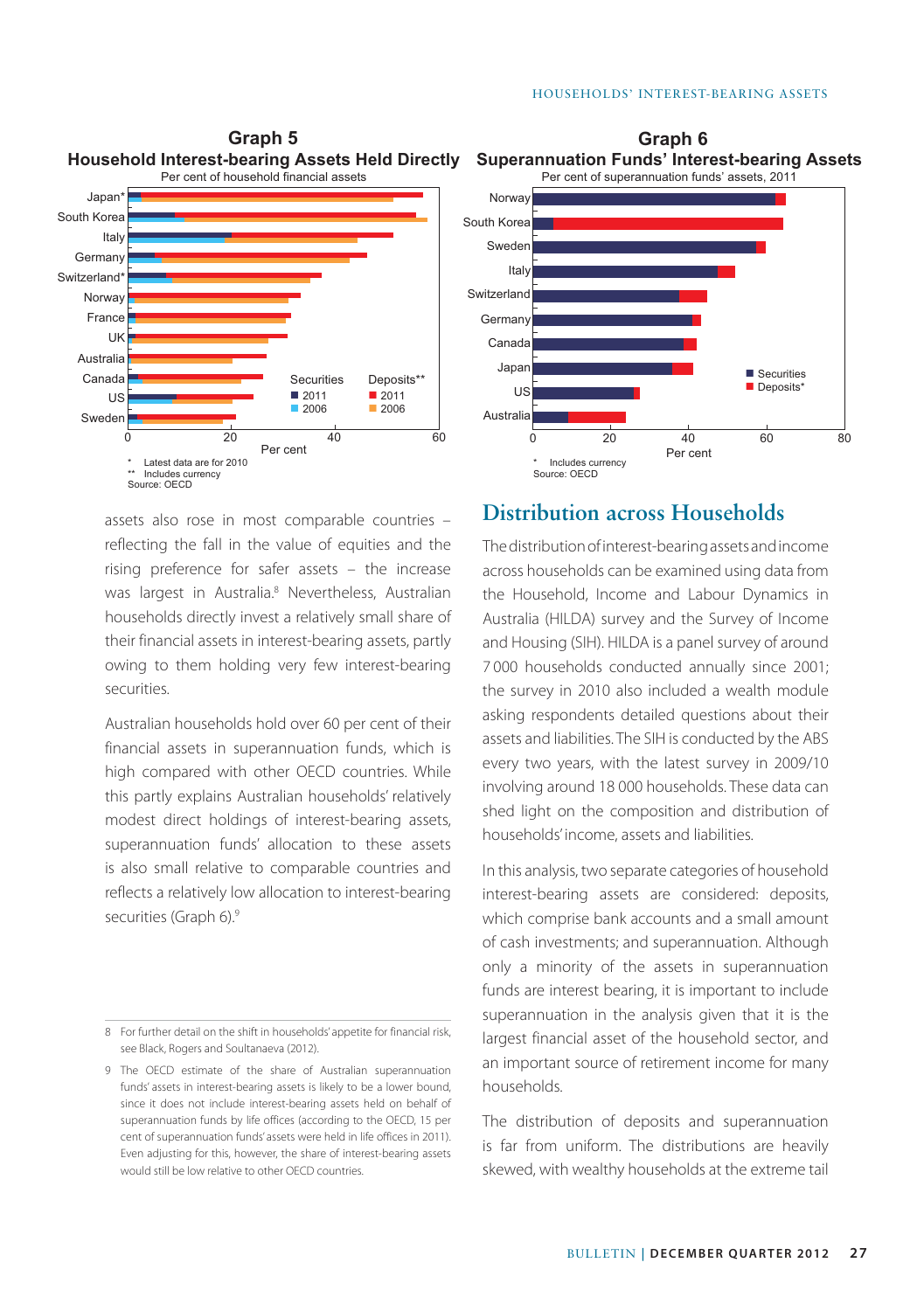of each distribution having a significant influence on aggregate statistics (Graph 7). In 2010, the median household held around \$9 000 in deposits and \$50 500 in superannuation; by comparison, households in the top asset deciles on average held \$271 700 and \$768 700 in deposits and superannuation, respectively.



### **Household Interest-bearing Assets Graph 7**

Households with larger deposits tend to be older, retired, and own their homes outright (Table 2). In contrast, households with smaller deposits tend to be younger, rent a home or have a mortgage and are less likely to be employed or retired. The demographic pattern is similar for superannuation, except that the median retiree in 2010 did not have superannuation, since prior to the introduction of the compulsory system between 1986 and 1992, the proportion of workers covered was only around 40 per cent; since then, the proportion of workers with superannuation has risen to over 90 per cent. Therefore, as the current cohort of workers retires, their superannuation balances will be significantly larger than the previous cohort of retirees.<sup>10</sup> Given that a portion of superannuation is invested in interest-bearing assets, these assets are likely to increase over time as a share of household financial assets.

The differences in the portfolios of older and younger households is even more pronounced in the case of net interest-bearing assets – that is, interest-bearing assets minus household debt (Graph 8).<sup>11</sup> By age, younger households have net debt, particularly those where the household head is aged 30 to 44 years, while older households have positive net interest-bearing assets. These results accord with changes in a household's financial situation through their life cycle. Younger households take on debt to fund their education and purchase property, before paying down the debt over their working lives, while older households shift their portfolios towards safe assets to reduce financial risks in old age.12 The shape of the net asset distribution suggests that when interest rates decline older households experience reduced cash flows, while the disposable incomes of indebted younger households increase.

The importance of net interest-bearing assets to the incomes of particular types of households can be examined using the 2009/10 SIH. In general,



## **Household Net Interest-bearing Assets Graph 8**

11 The distribution of debt is even more highly skewed than the distribution of interest-bearing assets, in part because 31 per cent of households had no debt in 2010; see Finlay (2012).

12 This is consistent with evidence for the United States in Coile and Milligan (2009).

<sup>10</sup> For more details on the introduction of compulsory superannuation, see Connolly (2007). The compulsory employer superannuation contribution rate is legislated to increase from 9 per cent of income to 12 per cent between 2013 and 2020.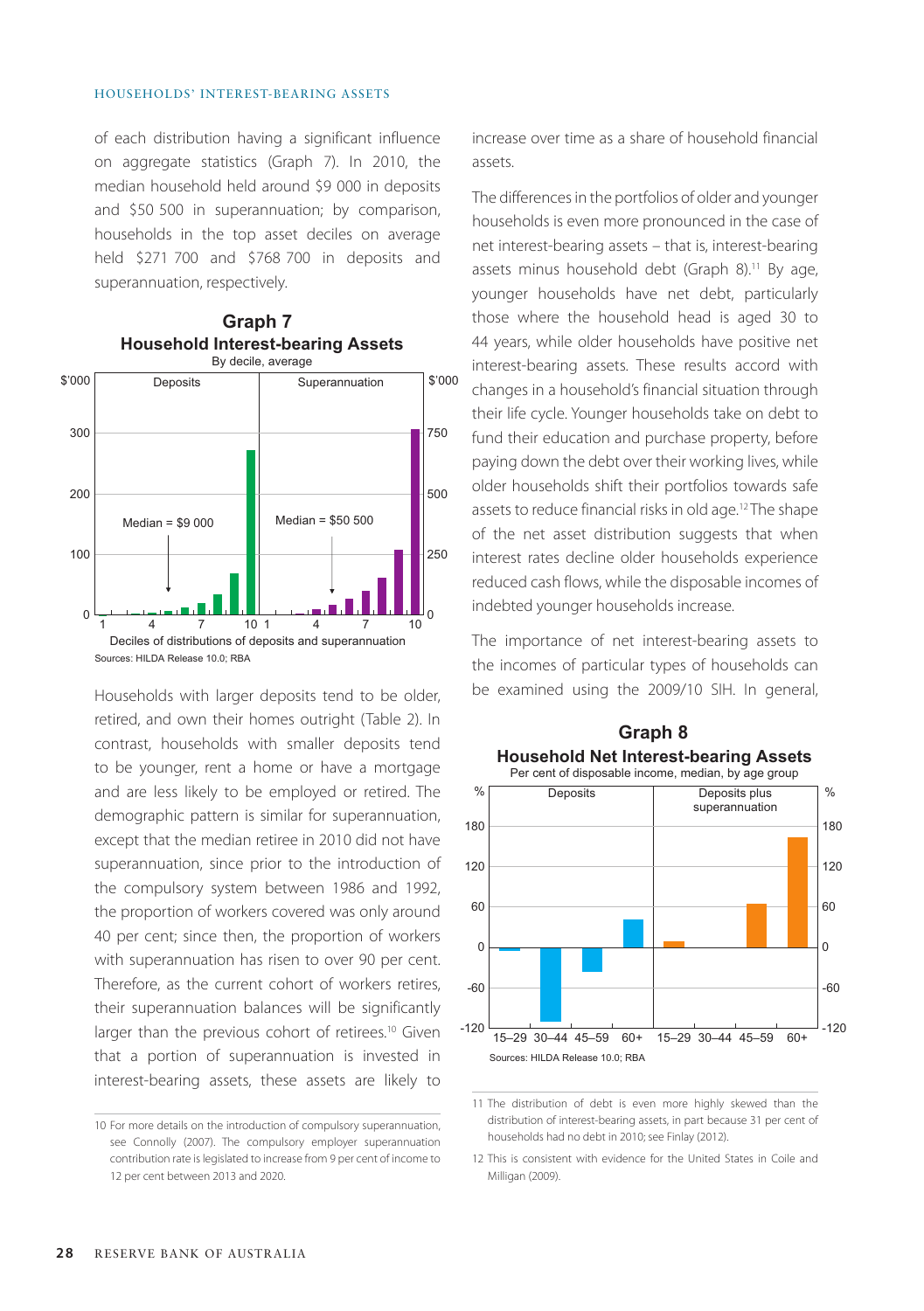|                                       | <b>Deposits</b> |         | Superannuation |         |
|---------------------------------------|-----------------|---------|----------------|---------|
|                                       | Median          | Average | Median         | Average |
| <b>Employment status</b>              |                 |         |                |         |
| Employed                              | 8.6             | 36.9    | 75.0           | 164.4   |
| Unemployed                            | 0.4             | 13.9    | 9.0            | 41.0    |
| Not in the labour force - non-retired | 2.6             | 27.7    | 5.0            | 65.9    |
| Not in the labour force – retired     | 16.0            | 64.7    | 0.0            | 104.5   |
| <b>Tenure status</b>                  |                 |         |                |         |
| Renter or rent-free                   | 3.0             | 24.9    | 20.0           | 51.8    |
| Mortgagee                             | 7.0             | 21.3    | 85.0           | 149.4   |
| Own outright                          | 24.8            | 72.9    | 78.9           | 218.3   |
| Age of household head                 |                 |         |                |         |
| $15 - 29$                             | 4.5             | 22.5    | 21.0           | 52.8    |
| $30 - 44$                             | 6.0             | 26.9    | 63.0           | 102.9   |
| $45 - 59$                             | 12.0            | 40.3    | 120.0          | 212.2   |
| $60+$                                 | 19.0            | 72.3    | 0.0            | 175.8   |
| All households                        | 9.0             | 41.2    | 50.5           | 142.3   |
|                                       |                 |         |                |         |

**Table 2: Household Interest-bearing Assets in 2010** \$'000

Sources: HILDA Release 10.0; RBA

the results are consistent with the distribution of **Graph 9** interest-bearing assets, with direct interest income representing less than 1 per cent of total income for younger households and around 5 per cent for retired households. Within the group of retired households, most households rely on government payments as their primary source of income (Graph 9). However, the quintile of retired households that rely least on government payments – which includes many selffunded retirees – draw more of their income from investments. The largest share of income for this group was derived from superannuation, which would include some indirect interest income, followed by other investments, and direct interest income. The incomes of these households would be the most adversely affected by a decline in interest rates.



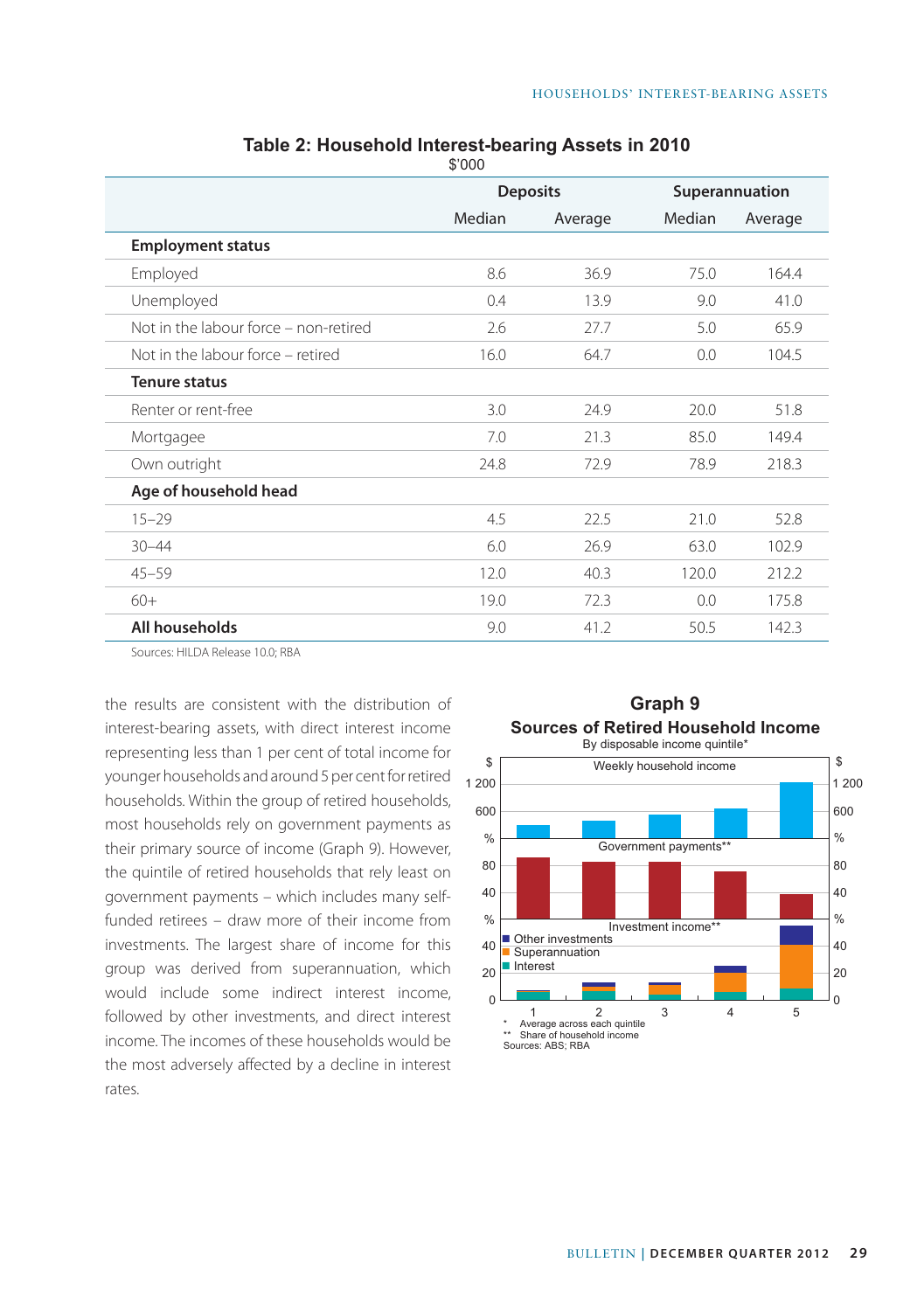## **Interest Income and Household Spending**

The effect of changes in interest rates on household spending via cash flows will partly depend on the extent to which households are liquidity constrained, since households with access to alternative sources of funding may be able to smooth their consumption in response to temporary adverse shocks to income. To analyse this issue, the distribution of household net interest-bearing assets to income can be divided broadly into three groups, those with negative, moderate and high net interest-bearing assets (Graph 10).



**Graph 10**



Some evidence for the presence of liquidity constraints is provided by a series of questions in the HILDA survey on whether households have experienced various financial difficulties during the year due to shortages of money (including, for example, difficulties in paying bills, seeking financial help or selling personal possessions), and whether households could quickly raise funds in an emergency. A smaller share of households with high net interest-bearing assets reported such financial and liquidity constraints than those with moderate or negative net interest-bearing assets (Graph 11). This suggests that households with high net interest-bearing assets are less likely to be



liquidity constrained when faced with an adverse income shock, such as lower interest rates, and would therefore be less likely to adjust their consumption patterns.

A more rigorous way to establish whether households adjust their spending in response to economic shocks is to directly model household spending. Windsor, Jääskelä and Finlay (forthcoming) construct such a model to estimate the magnitude of housing wealth effects on household spending over the period 2003–2010, exploiting the panel nature of the HILDA survey across the age distribution. They find that younger home owners adjust their spending the most in response to changes in the value of their homes, at around 3 to 4 cents per dollar change in home value. Older households, however, do not experience a significant wealth effect. The authors concluded that the presence of liquidity constraints for younger households was the most likely explanation for these results.

Even though households with high interest-bearing assets may not be liquidity constrained, there may be other reasons why they might reduce their spending in response to lower interest rates. For instance, these households may be preserving their assets as a financial buffer against unanticipated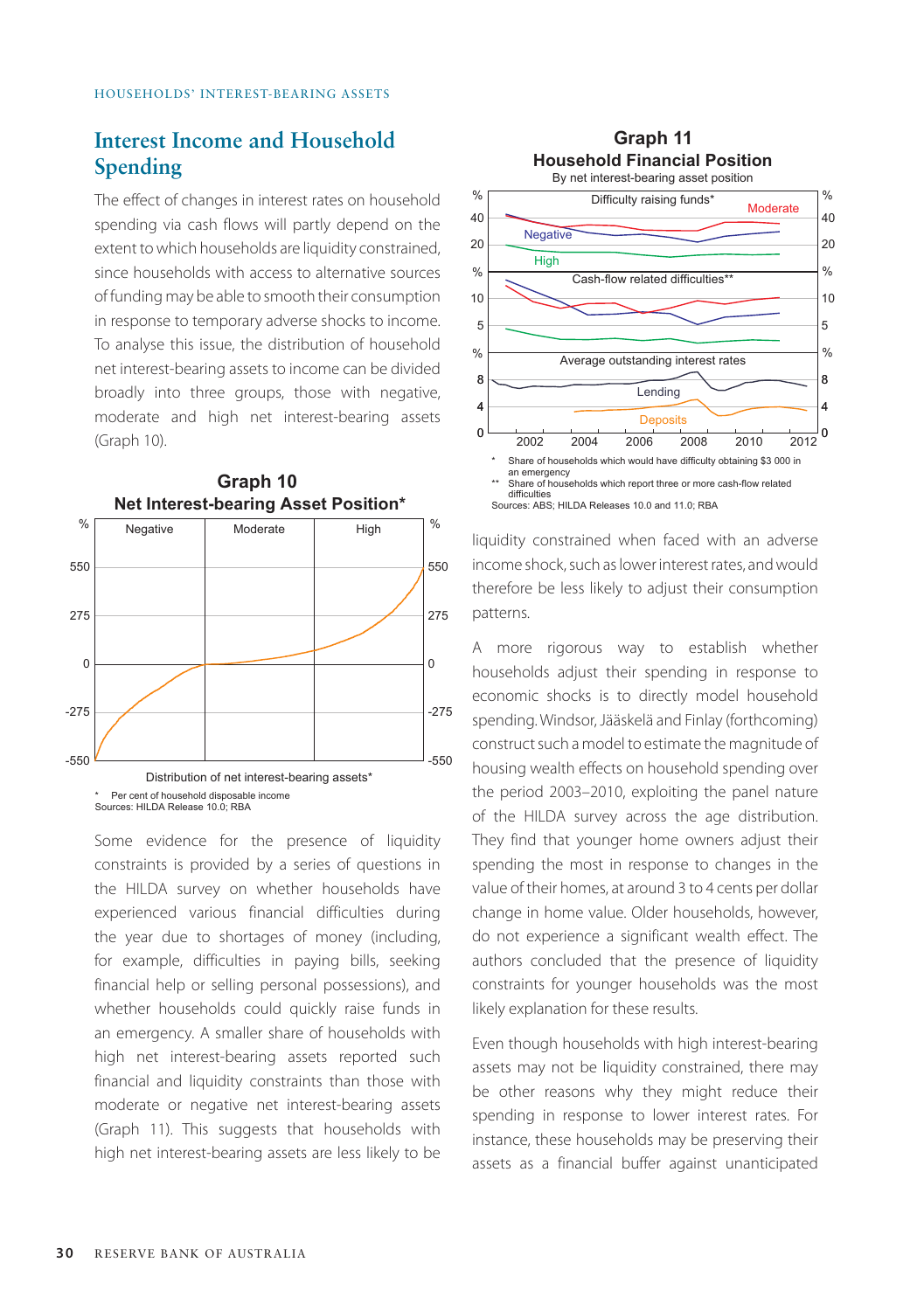future events, such as medical expenses, or as a bequest. Some evidence for the importance of these saving motives can be observed in the HILDA survey. In 2006, respondents were asked the reasons they save, and in response, over half of households with high interest-bearing assets indicated that they were saving for future emergencies, ill health or old age, which was a much higher share than for other households. In addition, 17 per cent of households with high interest-bearing assets indicated that they were saving to help their relatives or for the education of their children or grandchildren (Graph 12). Given these saving motives, some households with high interest-bearing assets may prefer to reduce their spending in response to lower interest rates rather than deplete their assets.



## **Conclusion**

In aggregate, households invest around two-fifths of their financial assets in interest-bearing assets. Household deposits have grown strongly over recent years, although there has been no growth in interest-bearing securities. Compared with other advanced economies, the share of interest-bearing assets in household financial assets remains low in Australia. In aggregate, household sector debt is larger than interest-bearing assets, so a reduction in interest rates boosts disposable incomes. Looking at the distribution across households, retirees have more interest-bearing assets than younger households, who are more likely to be in debt. The households with debt can be expected to adjust their spending in response to changing interest rates since they are more likely to be liquidity constrained. Even so, households with a large amount of interest-bearing assets may also adjust their spending in response to a change in interest rates, particularly if they hold these assets as a form of 'self-insurance' against uncertainty about their future financial situation or plan to leave some of these assets as a bequest. Interest-bearing assets are expected to grow over time as the population ages.  $\mathbf{\bar{x}}$ 

## **References**

**Bean C (2012),** 'Quantitative Easing and the Economic Outlook', Speech to the Scottish Council for Development and Industry, Glasgow, 21 February. Available at <http:// www.bankofengland.co.uk/publications/Documents/ speeches/2012/speech546.pdf>.

**Bernanke B (2012),** 'Five Questions about the Federal Reserve and Monetary Policy', Remarks at the Economic Club of Indiana, Indianapolis, 1 October. Available at <http://www.federalreserve.gov/newsevents/speech/ bernanke20121001a.pdf>.

**Black S, L Rogers and A Soultanaeva (2012),** 'Households' Appetite for Financial Risk', RBA *Bulletin*, June, pp 37–42.

**Boge M and I Wilson (2011),** 'The Domestic Market for Short-term Debt Securities', RBA *Bulletin*, September, pp 39–48.

**Coile C and K Milligan (2009),** 'How Portfolios Evolve After Retirement: The Effect of Health Shocks', *Review of Income and Wealth*, 55(2), pp 226–248.

**Connolly E (2007),** 'The Effect of the Australian Superannuation Guarantee on Household Saving Behaviour', RBA Research Discussion Paper No 2007-08.

**Deans C and C Stewart (2012),** 'Banks' Funding Costs and Lending Rates', RBA *Bulletin*, March, pp 37–43.

**Finlay R (2012),** 'The Distribution of Household Wealth in Australia: Evidence from the 2010 HILDA Survey', RBA *Bulletin*, March, pp 19–27.